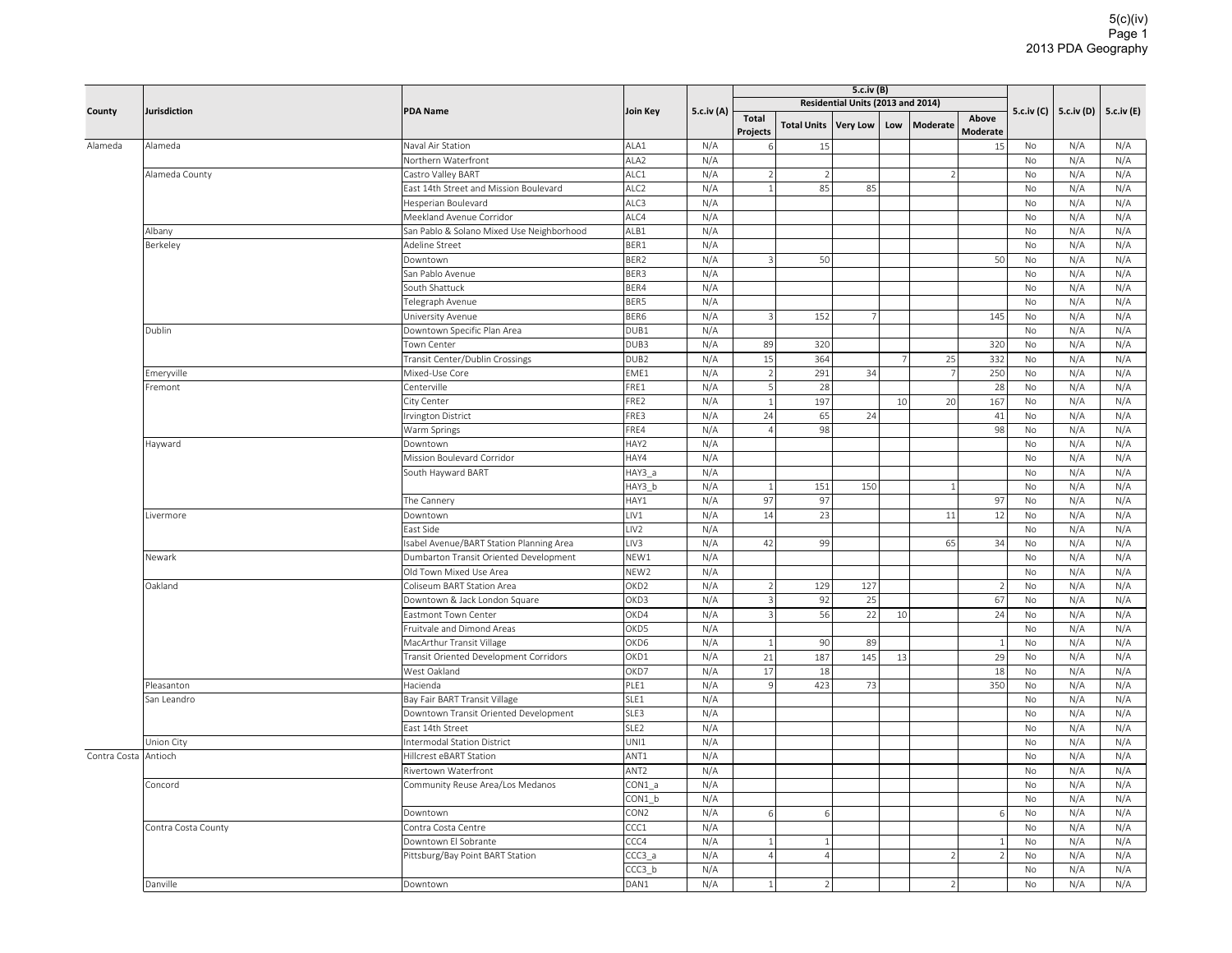|           | <b>Jurisdiction</b>                                        | <b>PDA Name</b>                                                             | <b>Join Key</b>   |            |                                  |                    | Residential Units (2013 and 2014) |              |                      |                          | 5.c.iv (C) |            |                         |
|-----------|------------------------------------------------------------|-----------------------------------------------------------------------------|-------------------|------------|----------------------------------|--------------------|-----------------------------------|--------------|----------------------|--------------------------|------------|------------|-------------------------|
| County    |                                                            |                                                                             |                   | 5.c.iv (A) | <b>Total</b><br>Projects         | <b>Total Units</b> | <b>Very Low</b>                   | Low          | <b>Moderate</b>      | Above<br><b>Moderate</b> |            |            | 5.c.iv (D)   5.c.iv (E) |
|           | El Cerrito                                                 | San Pablo Avenue Corridor                                                   | ELC1 a            | N/A        |                                  |                    |                                   |              |                      |                          | No         | N/A        | N/A                     |
|           |                                                            |                                                                             | ELC1 b            | N/A        |                                  | 57                 | 56                                |              |                      | $\overline{1}$           | No         | N/A        | N/A                     |
|           | Hercules                                                   | Central Hercules                                                            | HER1              | N/A        |                                  |                    |                                   |              |                      |                          | No         | N/A        | N/A                     |
|           |                                                            | <b>Waterfront District</b>                                                  | HER2              | N/A        |                                  |                    |                                   |              |                      |                          | No         | N/A        | N/A                     |
|           | Lafayette                                                  | Downtown                                                                    | LAF1              | N/A        |                                  |                    |                                   |              |                      |                          | No         | N/A        | N/A                     |
|           | Martinez                                                   | Downtown                                                                    | MAR1              | N/A        | $\mathbf{1}$                     | 49                 | 48                                |              |                      | $\mathbf{1}$             | No         | N/A        | N/A                     |
|           | Moraga                                                     | Moraga Center                                                               | MOR1              | N/A        |                                  |                    |                                   |              |                      |                          | <b>No</b>  | N/A        | N/A                     |
|           | Oakley                                                     | Downtown                                                                    | OAK2              | N/A        |                                  |                    |                                   |              |                      |                          | No         | N/A        | N/A                     |
|           |                                                            | Employment Area                                                             | OAK1              | N/A        |                                  | 30                 | 18                                | $11\,$       | $\overline{1}$       |                          | No         | N/A        | N/A                     |
|           |                                                            | Potential Planning Area                                                     | OAK3              | N/A        |                                  |                    |                                   |              |                      |                          | No         | N/A        | N/A                     |
|           | Orinda                                                     | Downtown                                                                    | ORI1              | N/A        | 29                               | 30                 |                                   |              |                      | 30                       | No         | N/A        | N/A                     |
|           | Pinole                                                     | Appian Way Corridor                                                         | PIN <sub>2</sub>  | N/A        |                                  |                    |                                   |              |                      |                          | No         | N/A        | N/A                     |
|           |                                                            | Old Town San Pablo Avenue                                                   | PIN1              | N/A        |                                  |                    |                                   |              |                      |                          | No         | N/A        | N/A                     |
|           | Pittsburg                                                  | Downtown                                                                    | PIT <sub>2</sub>  | N/A        | 13                               | 13                 |                                   |              | 13                   |                          | No         | N/A        | N/A                     |
|           |                                                            | Railroad Avenue eBART Station                                               | PIT <sub>1</sub>  | N/A        |                                  |                    |                                   |              |                      |                          | No         | N/A        | N/A                     |
|           | Pleasant Hill                                              | Buskirk Avenue Corridor                                                     | PLH <sub>2</sub>  | N/A        | $\mathbf{1}$                     | $\overline{1}$     |                                   | $\mathbf{1}$ |                      |                          | No         | N/A        | N/A                     |
|           |                                                            | Diablo Valley College                                                       | PLH1              | N/A        |                                  |                    |                                   |              |                      |                          | No         | N/A        | N/A                     |
|           | Richmond                                                   | Central Richmond & 23rd Street Corridor                                     | $RIC1_a$          | N/A        | $1\,$                            | $\overline{2}$     |                                   |              |                      | $\overline{\phantom{a}}$ | No         | N/A        | N/A                     |
|           |                                                            |                                                                             | RIC1 b            | N/A        |                                  |                    |                                   |              |                      |                          | No         | N/A        | N/A                     |
|           |                                                            | South Richmond                                                              | RIC <sub>2</sub>  | N/A        | $\overline{9}$                   | 125                |                                   |              |                      | 125                      | No         | N/A        | N/A                     |
|           | Richmond & Contra Costa County                             | North Richmond                                                              | CCC <sub>2</sub>  | N/A        | $\mathbf{1}$                     | 1                  |                                   |              |                      | 1                        | No         | N/A        | N/A                     |
|           | San Pablo                                                  | San Pablo Avenue & 23rd Street Corridors                                    | SPA1              | N/A        | 30                               | 30                 |                                   |              | 30                   |                          | No         | N/A        | N/A                     |
|           | San Ramon                                                  | City Center                                                                 | SAR1              | N/A        |                                  |                    |                                   |              |                      |                          | No         | N/A        | N/A                     |
|           |                                                            | North Camino Ramon                                                          | SAR <sub>2</sub>  | N/A        | 5                                | 60                 |                                   |              | 5                    | 55                       | No         | N/A        | N/A                     |
|           | Walnut Creek                                               | West Downtown                                                               | WAL1              | N/A        |                                  |                    |                                   |              |                      |                          | No         | N/A        | N/A                     |
|           | West Contra Costa Transportation Advisory Committee        | San Pablo Avenue Corridor                                                   | WCC1 a            | N/A        | 1                                | $\overline{1}$     |                                   |              | $\overline{1}$       |                          | No         | N/A        | N/A                     |
|           |                                                            |                                                                             | WCC1_c            | N/A        |                                  |                    |                                   |              |                      |                          | No         | N/A        | N/A                     |
|           |                                                            |                                                                             | WCC1_g            | N/A        |                                  |                    |                                   |              |                      |                          | No         | N/A        | N/A                     |
| Marin     | Marin County                                               | Urbanized 101 Corridor                                                      | MCO1              | N/A        | 1                                | $\overline{1}$     |                                   |              |                      | $\mathbf{1}$             | No         | N/A        | N/A                     |
|           | San Rafael                                                 | Civic Center/North Rafael Town Center                                       | SRA2              | N/A        |                                  |                    |                                   |              |                      |                          | No         | N/A        | N/A                     |
|           |                                                            | Downtown                                                                    | SRA1              | N/A        |                                  |                    |                                   |              |                      |                          | No         | N/A        | N/A                     |
| Napa      | American Canyon                                            | Highway 29 Corridor                                                         | ACA1<br>NAP1      | N/A        |                                  |                    |                                   |              |                      |                          | No         | N/A        | N/A                     |
|           | Napa                                                       | Downtown Napa                                                               | NAP <sub>2</sub>  | N/A<br>N/A |                                  |                    |                                   |              |                      |                          | No         | N/A        | N/A<br>N/A              |
|           |                                                            | Soscol Gateway Corridor                                                     | SFO <sub>10</sub> |            |                                  | 7                  |                                   |              |                      | $\overline{7}$           | No         | N/A        | N/A                     |
|           | San Francisco San Francisco                                | 19th Avenue<br>Balboa Park                                                  | SFO <sub>2</sub>  | N/A        | $\overline{4}$<br>$\overline{2}$ | $\overline{3}$     |                                   |              |                      | $\overline{3}$           | No<br>No   | N/A        | N/A                     |
|           |                                                            |                                                                             | SFO1              | N/A<br>N/A |                                  |                    |                                   |              |                      |                          |            | N/A<br>N/A | N/A                     |
|           |                                                            | Bayview/Hunters Point Shipyard/Candlestick Point<br>Downtown-Van Ness-Geary | SFO <sub>3</sub>  | N/A        | 16<br>41                         | 297<br>2,755       | 155<br>391                        | 132<br>192   | $\overline{2}$<br>63 | 8<br>2,109               | No<br>No   | N/A        | N/A                     |
|           |                                                            |                                                                             | SFO4              | N/A        | 27                               | 585                |                                   | 58           | 24                   | 503                      | No         | N/A        | N/A                     |
|           |                                                            | Eastern Neighborhoods<br>Market & Octavia                                   | SFO11             | N/A        | 20                               | 1,432              | 100                               | 122          | 51                   | 1,159                    | No         | N/A        | N/A                     |
|           |                                                            |                                                                             | SFO <sub>5</sub>  | N/A        | $\overline{4}$                   | 800                |                                   | 150          |                      | 650                      | No         | N/A        | N/A                     |
|           |                                                            | <b>Mission Bay</b><br>Mission-San Jose Corridor                             | SFO12             | N/A        | 10                               | 30                 |                                   |              | $\overline{3}$       | 27                       | No         | N/A        | N/A                     |
|           |                                                            | Port of San Francisco                                                       | SFO <sub>6</sub>  | N/A        |                                  |                    |                                   |              |                      |                          | No         | N/A        | N/A                     |
|           |                                                            | Transbay Terminal                                                           | SFO7              | N/A        | $\mathbf{1}$                     | 120                | 120                               |              |                      |                          | No         | N/A        | N/A                     |
|           |                                                            | Treasure Island                                                             | SFO <sub>8</sub>  | N/A        |                                  |                    |                                   |              |                      |                          | No         | N/A        | N/A                     |
|           | San Francisco & Brisbane                                   | San Francisco/San Mateo Bi-County Area                                      | SFO9 b            | N/A        |                                  |                    |                                   |              |                      |                          | No         | N/A        | N/A                     |
| San Mateo | Belmont                                                    | Villages of Belmont                                                         | BEL1              | N/A        |                                  |                    |                                   |              |                      |                          | No         | N/A        | N/A                     |
|           | Burlingame                                                 | Burlingame El Camino Real                                                   | BUR1              | N/A        | 8                                | 13                 |                                   |              | $\mathbf{1}$         | 12                       | No         | N/A        | N/A                     |
|           | City/County Association of Governments of San Mateo County | El Camino Real                                                              | CCG1 a            | N/A        | $\mathsf{Q}$                     | $\vert$ 9          |                                   |              | $\overline{1}$       | 8                        | <b>No</b>  | N/A        | N/A                     |
|           |                                                            |                                                                             | CCG1 b            | N/A        |                                  |                    |                                   |              |                      |                          | No         | N/A        | N/A                     |
|           |                                                            |                                                                             | CCG1 c            | N/A        |                                  |                    |                                   |              |                      |                          | No         | N/A        | N/A                     |
|           |                                                            |                                                                             | CCG1 d            | N/A        |                                  |                    |                                   |              |                      |                          | No         | N/A        | N/A                     |
|           |                                                            |                                                                             | CCG1 e            | N/A        |                                  |                    |                                   |              |                      |                          | No         | N/A        | N/A                     |
|           |                                                            |                                                                             | $CCG1_f$          | N/A        | $\mathfrak{D}$                   | 199                | 20                                |              |                      | 179                      | No         | N/A        | N/A                     |
|           |                                                            |                                                                             |                   |            |                                  |                    |                                   |              |                      |                          |            |            |                         |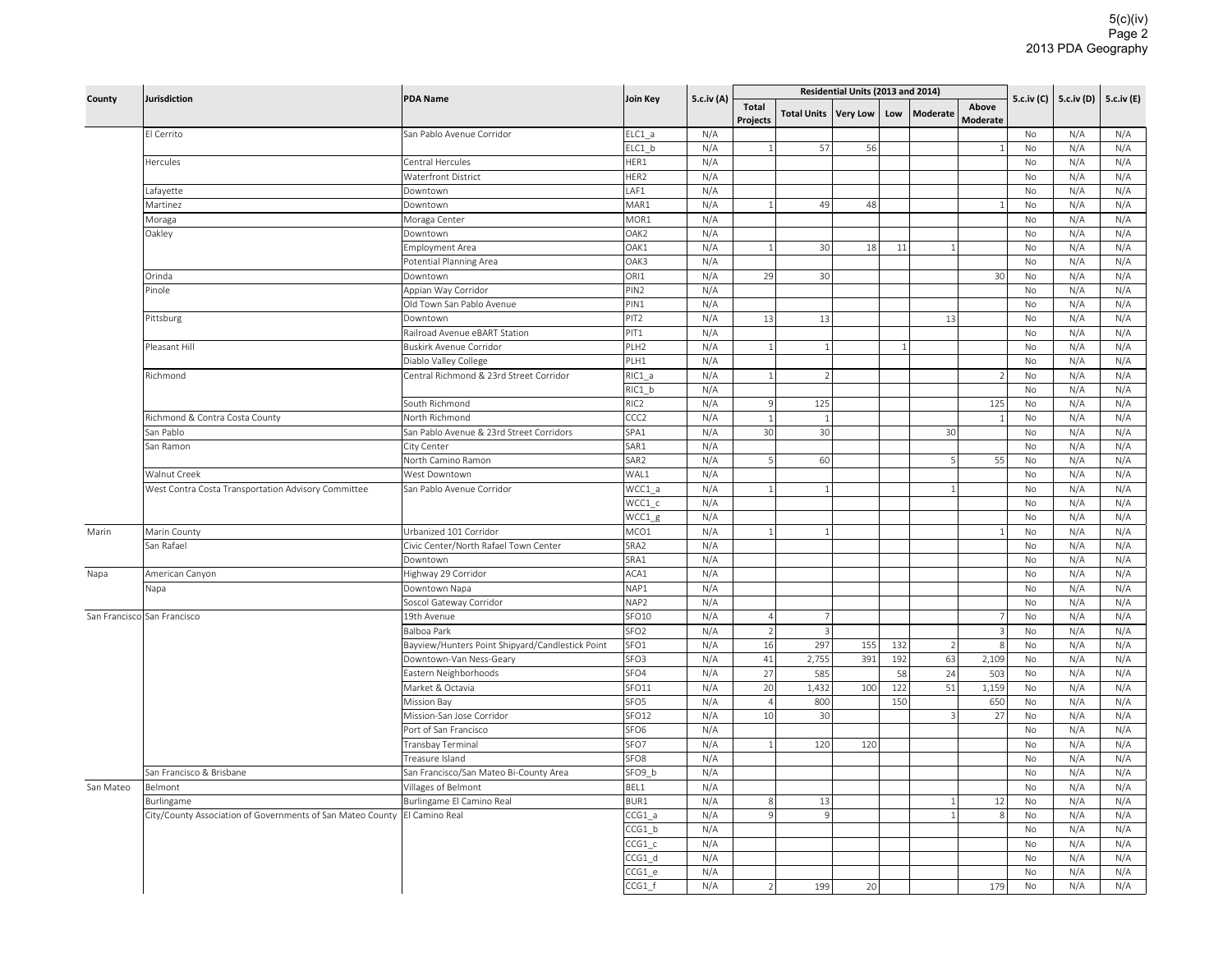|             |                                             |                                                    | Join Key         |            |                          |                    | Residential Units (2013 and 2014) |                |          |                   |               |     |                         |
|-------------|---------------------------------------------|----------------------------------------------------|------------------|------------|--------------------------|--------------------|-----------------------------------|----------------|----------|-------------------|---------------|-----|-------------------------|
| County      | <b>Jurisdiction</b>                         | <b>PDA Name</b>                                    |                  | 5.c.iv (A) | <b>Total</b><br>Projects | <b>Total Units</b> | <b>Very Low</b>                   | Low            | Moderate | Above<br>Moderate | 5.c.iv (C)    |     | 5.c.iv (D)   5.c.iv (E) |
|             |                                             |                                                    | CCG1 h           | N/A        | $\overline{1}$           |                    |                                   |                |          | $\mathbf{1}$      | No            | N/A | N/A                     |
|             |                                             |                                                    | CCG1 i           | N/A        | $\mathbf{1}$             | 146                |                                   |                | 5        | 141               | No            | N/A | N/A                     |
|             |                                             |                                                    | CCG1             | N/A        |                          |                    |                                   |                |          |                   | No            | N/A | N/A                     |
|             |                                             |                                                    | CCG1 k           | N/A        | $1\vert$                 | 36                 | 18                                | 18             |          |                   | No            | N/A | N/A                     |
|             |                                             |                                                    | $CCG1$           | N/A        | $\mathsf{S}$             | 5                  |                                   |                |          | 5 <sup>1</sup>    | No            | N/A | N/A                     |
|             |                                             |                                                    | CCG1 m           | N/A        |                          |                    |                                   |                |          |                   | <b>No</b>     | N/A | N/A                     |
|             | Daly City                                   | Bayshore                                           | DAL1             | N/A        | $\overline{2}$           | $\overline{2}$     |                                   |                |          | 2                 | No            | N/A | N/A                     |
|             |                                             | Mission Boulevard                                  | DAL <sub>2</sub> | N/A        |                          |                    |                                   |                |          |                   | No            | N/A | N/A                     |
|             | East Palo Alto                              | Ravenswood                                         | EPA1             | N/A        |                          |                    |                                   |                |          |                   | No            | N/A | N/A                     |
|             | Menlo Park                                  | El Camino Real Corridor and Downtown               | MEN1             | N/A        | $\mathbf{1}$             | 22                 |                                   | 3              |          | 19                | No            | N/A | N/A                     |
|             | Millbrae                                    | <b>Transit Station Area</b>                        | MIL1             | N/A        | 1                        | 54                 | $\mathbf{1}$                      | $\overline{1}$ |          | 52                | No            | N/A | N/A                     |
|             | Redwood City                                | Broadway/Veterans Boulevard Corridor               | RWC2             | N/A        | 1                        | 132                |                                   |                | 17       | 115               | No            | N/A | N/A                     |
|             |                                             | Downtown                                           | RWC1             | N/A        | 6                        | 1,239              |                                   |                |          | 1,239             | No            | N/A | N/A                     |
|             | San Bruno                                   | Transit Corridors                                  | SBR1             | N/A        | $\overline{2}$           | $\mathcal{P}$      |                                   |                |          | $\overline{2}$    | No            | N/A | N/A                     |
|             | San Carlos                                  | Railroad Corridor                                  | SCA1 CCG1 h      | N/A        |                          |                    |                                   |                |          |                   | No            | N/A | N/A                     |
|             | San Francisco & Brisbane                    | San Francisco/San Mateo Bi-County Area             | SFO9_a           | N/A        |                          |                    |                                   |                |          |                   | No            | N/A | N/A                     |
|             | San Mateo                                   | Downtown                                           | SMA1             | N/A        |                          |                    |                                   |                |          |                   | No            | N/A | N/A                     |
|             |                                             | El Camino Real                                     | SMA3 CCG1        | N/A        |                          |                    |                                   |                |          |                   | No            | N/A | N/A                     |
|             |                                             | Rail Corridor                                      | SMA <sub>2</sub> | N/A        | 23                       | 455                |                                   | 22             | 75       | 358               | No            | N/A | N/A                     |
|             | South San Francisco                         | Downtown                                           | SSF1             | N/A        |                          |                    |                                   |                |          |                   | No            | N/A | N/A                     |
| Santa Clara | Campbell                                    | Central Redevelopment Area                         | CAM1             | N/A        |                          |                    |                                   |                |          |                   | No            | N/A | N/A                     |
|             | Gilroy                                      | Downtown                                           | GIL1             | N/A        | 58                       | 58                 |                                   |                |          | 58                | No            | N/A | N/A                     |
|             | Milpitas                                    | Transit Area                                       | MPT1             | N/A        | 234                      | 734                |                                   |                |          | 734               | <b>No</b>     | N/A | N/A                     |
|             | Morgan Hill                                 | Downtown                                           | MOH1             | N/A        | 23                       | 23                 |                                   |                |          | 23                | No            | N/A | N/A                     |
|             | Mountain View                               | Downtown                                           | MVW <sub>2</sub> | N/A        | 99                       | 254                | $\mathbf{1}$                      | 6              |          | 247               | $\mathsf{No}$ | N/A | N/A                     |
|             |                                             | El Camino Real                                     | MVW4             | N/A        | 13                       | 414                | 26                                | 13             |          | 375               | No            | N/A | N/A                     |
|             |                                             | North Bayshore                                     | MVW6             | N/A        |                          |                    |                                   |                |          |                   | No            | N/A | N/A                     |
|             |                                             | San Antonio                                        | MVW3             | N/A        | $\overline{2}$           | $\overline{2}$     |                                   |                |          | $\vert$ 1         | No            | N/A | N/A                     |
|             |                                             | Whisman Station                                    | MVW1             | N/A        |                          |                    |                                   |                |          |                   | No            | N/A | N/A                     |
|             | Palo Alto                                   | California Avenue                                  | PAL1             | N/A        | 1                        | 5                  |                                   |                |          | 5                 | No            | N/A | N/A                     |
|             | San Jose                                    | Bascom TOD Corridor                                | SJO14            | N/A        |                          |                    |                                   |                |          |                   | No            | N/A | N/A                     |
|             |                                             | Bascom Urban Village                               | SJO15            | N/A        |                          |                    |                                   |                |          |                   | <b>No</b>     | N/A | N/A                     |
|             |                                             | Berryessa Station                                  | SJO5             | N/A        | 44                       | 64                 |                                   |                |          | 64                | No            | N/A | N/A                     |
|             |                                             | Blossom Hill/Snell Urban Village                   | SJO17            | N/A        |                          |                    |                                   |                |          |                   | No            | N/A | N/A                     |
|             |                                             | Camden Urban Village                               | SJO16            | N/A        |                          |                    |                                   |                |          |                   | No            | N/A | N/A                     |
|             |                                             | Capitol Corridor Urban Villages                    | SJO18            | N/A        |                          |                    |                                   |                |          |                   | No            | N/A | N/A                     |
|             |                                             | Capitol/Tully/King Urban Villages                  | SJO11            | N/A        |                          |                    |                                   |                |          |                   | No            | N/A | N/A                     |
|             |                                             | Communications Hill                                | SJO6             | N/A        | $1\,$                    | 106                | 11                                | 94             |          | 1                 | No            | N/A | N/A                     |
|             |                                             | Cottle Transit Village (Hitachi)                   | SJO <sub>2</sub> | N/A        | $73$                     | 1,001              | 74                                | 111            |          | 816               | No            | N/A | N/A                     |
|             |                                             | Downtown "Frame"                                   | SJO4             | N/A        | 18                       | 330                |                                   | 36             |          | 294               | No            | N/A | N/A                     |
|             |                                             | East Santa Clara/Alum Rock Corridor                | SJO8             | N/A        | $\overline{2}$           | $\mathcal{P}$      |                                   |                |          | 2                 | <b>No</b>     | N/A | N/A                     |
|             |                                             | Greater Downtown                                   | SJO1             | N/A        | $\overline{2}$           | 659                |                                   |                |          | 659               | No            | N/A | N/A                     |
|             |                                             | North San Jose                                     | SJO3             | N/A        | $\overline{3}$           | 787                |                                   |                |          | 787               | No            | N/A | N/A                     |
|             |                                             | Oakridge/Almaden Plaza Urban Village               | SJO10            | N/A        |                          |                    |                                   |                |          |                   | No            | N/A | N/A                     |
|             |                                             | Saratoga TOD Corridor                              | SJO12            | N/A        |                          |                    |                                   |                |          |                   | No            | N/A | N/A                     |
|             |                                             | Stevens Creek TOD Corridor                         | SJO9             | N/A        | 4 <sup>1</sup>           | $\overline{A}$     |                                   |                |          | $\overline{4}$    | <b>No</b>     | N/A | N/A                     |
|             |                                             | West San Carlos and Southwest Expressway Corridors | SJO7             | N/A        | $\overline{2}$           | 175                | 94                                |                |          | 81                | No            | N/A | N/A                     |
|             |                                             | Westgate/El Paseo Urban Village                    | SJO19            | N/A        |                          |                    |                                   |                |          |                   | No            | N/A | N/A                     |
|             |                                             | Winchester Boulevard TOD Corridor                  | SJO13            | N/A        |                          |                    |                                   |                |          |                   | No            | N/A | N/A                     |
|             | Santa Clara                                 | El Camino Real Focus Area                          | SCL1             | N/A        | $\overline{3}$           | 432                |                                   |                | 6        | 426               | No            | N/A | N/A                     |
|             |                                             | Santa Clara Station Focus Area                     | SCL <sub>2</sub> | N/A        |                          |                    |                                   |                |          |                   | No            | N/A | N/A                     |
|             | Santa Clara Valley Transportation Authority | City Cores, Corridors & Station Areas              | $VTA1_a$         | N/A        | $\mathbf{1}$             |                    |                                   |                |          | $\mathbf{1}$      | No            | N/A | N/A                     |
|             |                                             |                                                    | VTA1 b           | N/A        | $1\vert$                 | $\overline{1}$     |                                   |                |          | 1                 | No            | N/A | N/A                     |
|             |                                             |                                                    | VTA1 c           | N/A        | 5                        | 5                  |                                   |                |          | $\mathsf{S}$      | No            | N/A | N/A                     |